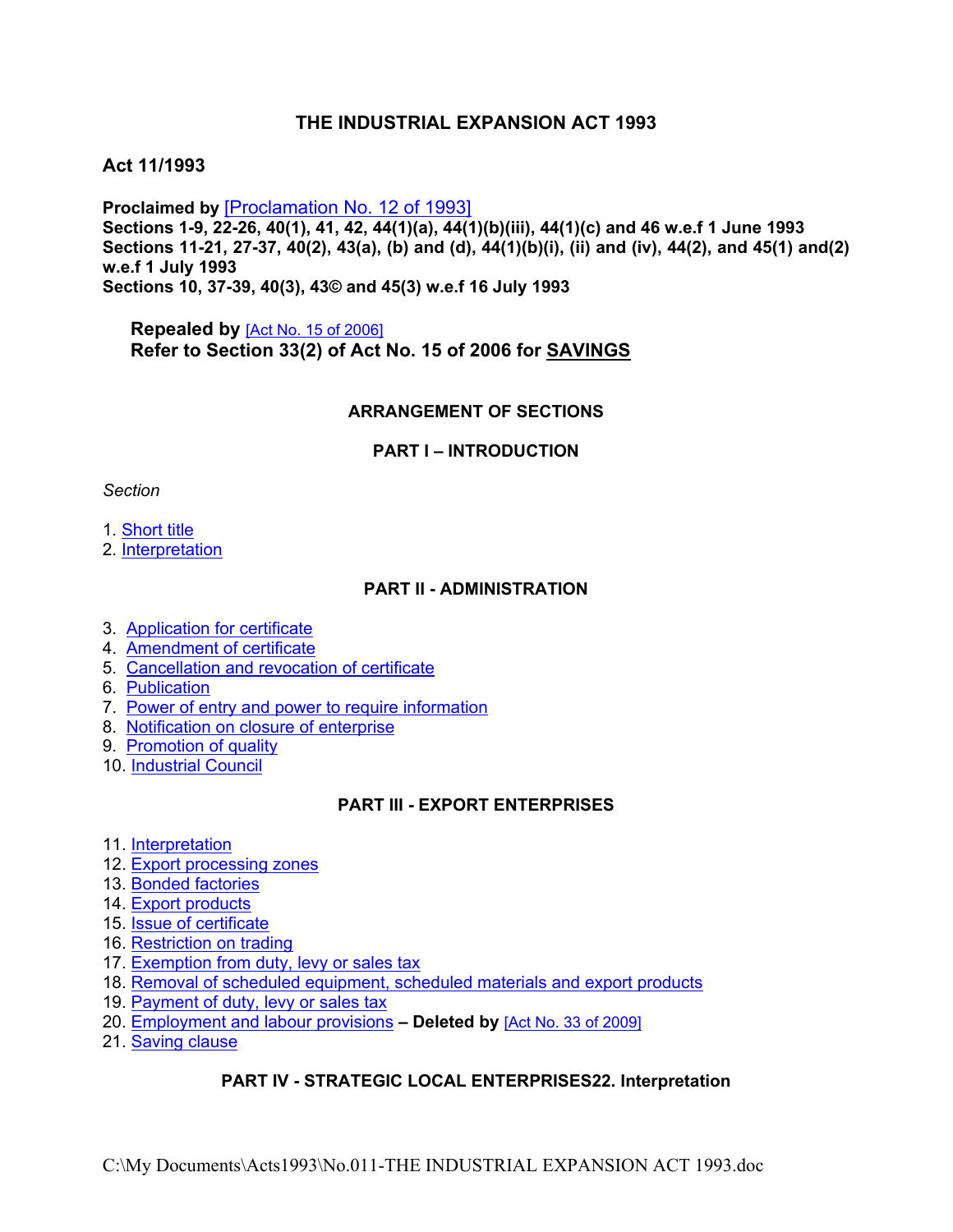22. [Interpretation](#page-9-2)

23. Issue of certificate

### **PART V - MODERNISATION AND EXPANSION ENTERPRISES**

24. [Interpretation](#page-10-0)

25. Issue of certificate

26. [Exemption](#page-10-1) from duty

#### **PART VI -INDUSTRIAL BUILDING ENTERPRISES**

27. [Interpretation](#page-10-2)

28. Issue of certificate

29. [Restriction](#page-11-0) on letting

30. [Restriction](#page-11-1) on other activity

31. [Derogation](#page-11-2)

### **PART VII – PIONEER STATUS ENTERPRISES**

32. [Interpretation](#page-11-3)

33. Issue of certificate

34. [Exemption](#page-12-0) from duty, levy and sales tax

35. Removal of products, scheduled [equipment](#page-12-1) and scheduled materials

36. [Payment](#page-12-2) of duty, levy or sales tax

### **PART VIII – SMALL AND MEDIUM ENTERPRISES**

**Repealed by** [Act No. 20 of [2005\]](https://supremecourt.govmu.org/_layouts/CLIS.DMS/search/searchdocumentbykey.aspx?ID=%5BAct%20No.%2020%20of%202005%5D&list=Legislations)

# **PART IX – MISCELLANEOUS**

40. [Regulations](#page-13-0)

- 41. Offences and [penalties](#page-13-1)
- 42. [Jurisdiction](#page-14-0)

43. [Repeal](#page-14-1)

44. [Consequential](#page-15-0) amendment

- 45. [Transitional](#page-16-0) provisions
- 46. [Commencement](#page-17-0)

First [Schedule](#page-17-1) Second [Schedule](#page-17-2) Third [Schedule](#page-18-0) Fourth [Schedule](#page-19-0)

#### **PART I**

### **INTRODUCTION**

### **1. Short Title**

<span id="page-1-0"></span>This Act may be cited as the **Industrial Expansion Act 1993**.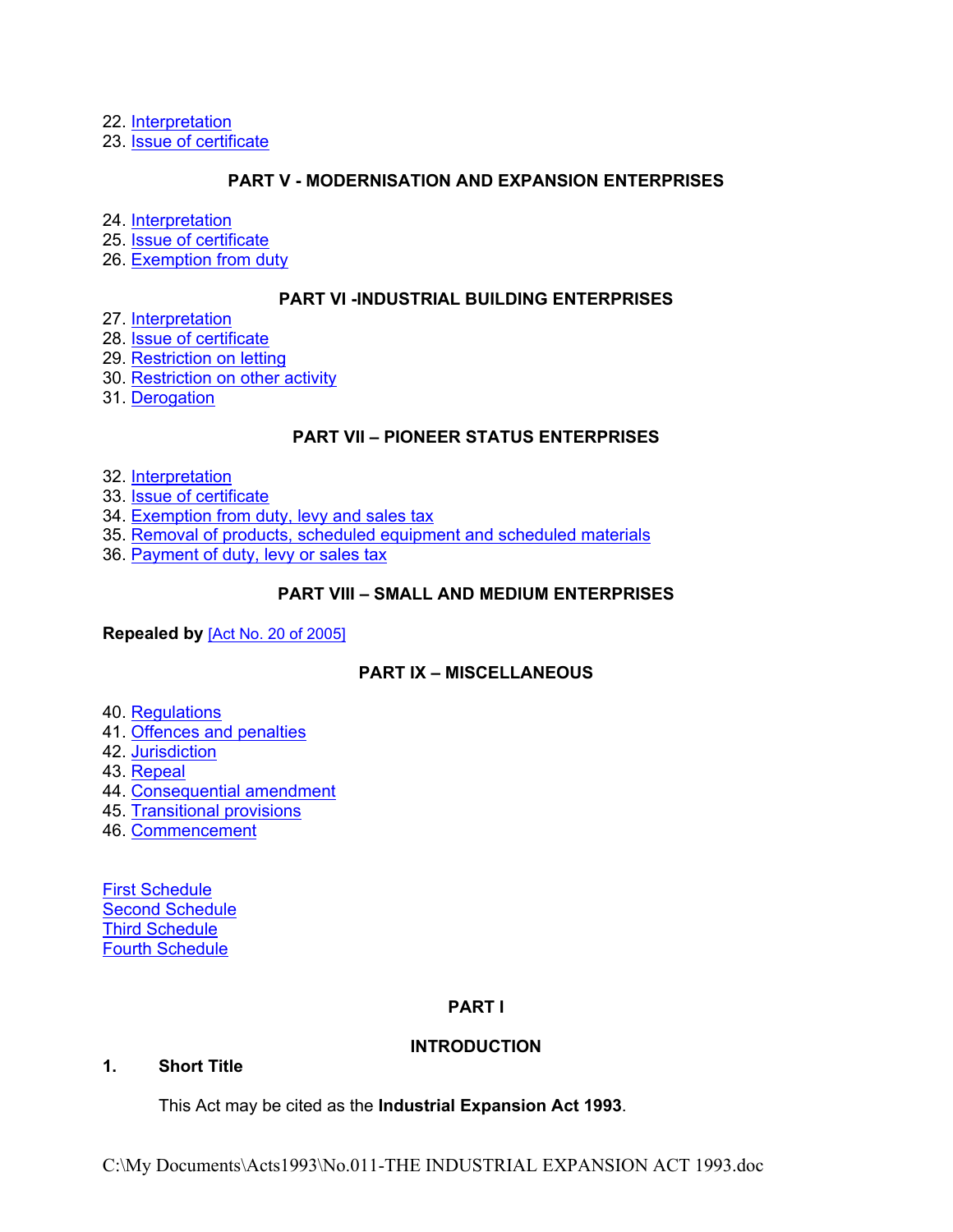## **2. Interpretation**

<span id="page-2-0"></span>In this Act –

"adequate security" means security which has been accepted as adequate by the Director-General for the purposes of section 17;

**"Applicant" –Repealed by** [Act No. 42 of [2000\]](https://supremecourt.govmu.org/_layouts/CLIS.DMS/search/searchdocumentbykey.aspx?ID=%5BAct%20No.%2042%20of%202000%5D&list=Legislations)

 "authorised officer" means an officer of the Ministry designated by the Minister or an officer of the Authority;

**Amended by** [Act No. 33 of [2004\]](https://supremecourt.govmu.org/_layouts/CLIS.DMS/search/searchdocumentbykey.aspx?ID=%5BAct%20No.%2033%20of%202004%5D&list=Legislations)

"Authority" means the Mauritius Revenue Authority established under the Mauritius Revenue Authority Act 2004;

**Added by** [Act No. 33 of [2004\]](https://supremecourt.govmu.org/_layouts/CLIS.DMS/search/searchdocumentbykey.aspx?ID=%5BAct%20No.%2033%20of%202004%5D&list=Legislations)

"Board of Investment" means the Board of Investment established under the Investment Promotion Act 2000; **Added by** [Act No. 42 of [2000\]](https://supremecourt.govmu.org/_layouts/CLIS.DMS/search/searchdocumentbykey.aspx?ID=%5BAct%20No.%2042%20of%202000%5D&list=Legislations)

"bonded factory" means a factory situated in an export processing zone;

"Certificate" **– Repealed by** [Act No. 42 of [2000\]](https://supremecourt.govmu.org/_layouts/CLIS.DMS/search/searchdocumentbykey.aspx?ID=%5BAct%20No.%2042%20of%202000%5D&list=Legislations)

"Commissioner" - **Deleted by** [Act No. 33 of [2004\]](https://supremecourt.govmu.org/_layouts/CLIS.DMS/search/searchdocumentbykey.aspx?ID=%5BAct%20No.%2033%20of%202004%5D&list=Legislations)

"company" means a company which is registered under the Companies Act 1984;

"Comptroller" - **Deleted by** [Act No. 33 of [2004\]](https://supremecourt.govmu.org/_layouts/CLIS.DMS/search/searchdocumentbykey.aspx?ID=%5BAct%20No.%2033%20of%202004%5D&list=Legislations)

"Council" means the Industrial Council established under section 10;

"Director" means the Director of the Small and Medium Industries Development Organisation;

"Director-General" means the Director-General of the Authority;

**Added by** [Act No. 33 of [2004\]](https://supremecourt.govmu.org/_layouts/CLIS.DMS/search/searchdocumentbykey.aspx?ID=%5BAct%20No.%2033%20of%202004%5D&list=Legislations)

"duty" has the same meaning as in the Customs Act 1988;

"enterprise" means an export enterprise, a strategic local enterprise, a modernisation and expansion enterprise, an industrial building enterprise, a pioneer status enterprise or a small and medium enterprise, alpha case may be;

"Excise duty" means the excise duty chargeable under the Excise Act on the excisable goods specified in Part I of the First Schedule to that Act.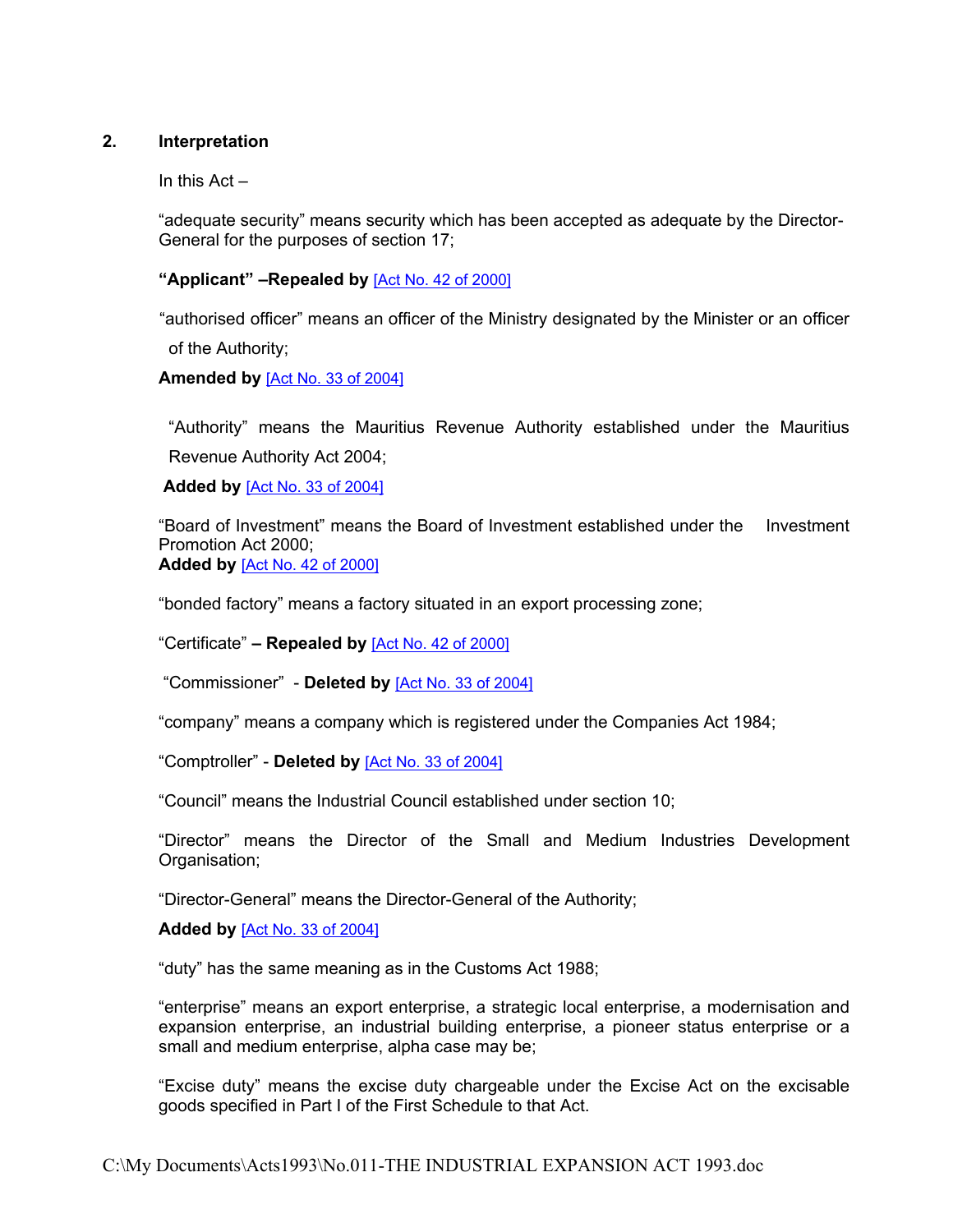"export" has the same meaning as in the Customs Act 1988;

"export enterprise" means an export enterprise which has been granted a certificate under section 15;

 "export processing zone" means any area or building declared to be an export processing zone under section 12;

"export product" means a product or a produce in respect of which a declaration has been made under section 14;

"export" has the same meaning as in the Customs Act 1988

"Import" has the same meaning as in the customs Act;

"Investment certificate" means an investment certificate issued under the Investment Promotion Act 2000; **Added by** [Act No. 42 of [2000\]](https://supremecourt.govmu.org/_layouts/CLIS.DMS/search/searchdocumentbykey.aspx?ID=%5BAct%20No.%2042%20of%202000%5D&list=Legislations)

"Levy' - Repealed

"manufacture" means -

- (a) a process whereby a resultant finished articles falls to be classified under a main heading specific which is different from the main heading under which the materials or components used in the process fall to be classified and includes –
	- (i) the production of any article by the process of mechanical or chemical transformation of any inorganic or organic substance, whether such transformation is carried out by power driven machinery or by manual labour;
	- (ii) the making, processing, altering, repairing, ornamenting, re-cycling, finishing, breaking up or demolition of any article;
	- (iii) the assembly of component parts of manufactured products;
- (b) any prescribed specific process or any other prescribed process which results in a specified percentage of value being added to the materials or components used;

"Mauricert" has the same meaning as in the Mauritius Standard Bureau Act 1993;

"Minister" means the Minister to whom responsibility for the subject of industry and industrial technology is assigned.

"national laboratory accreditation system" has the same meaning as in the Mauritius Standards Bureau Act 1993;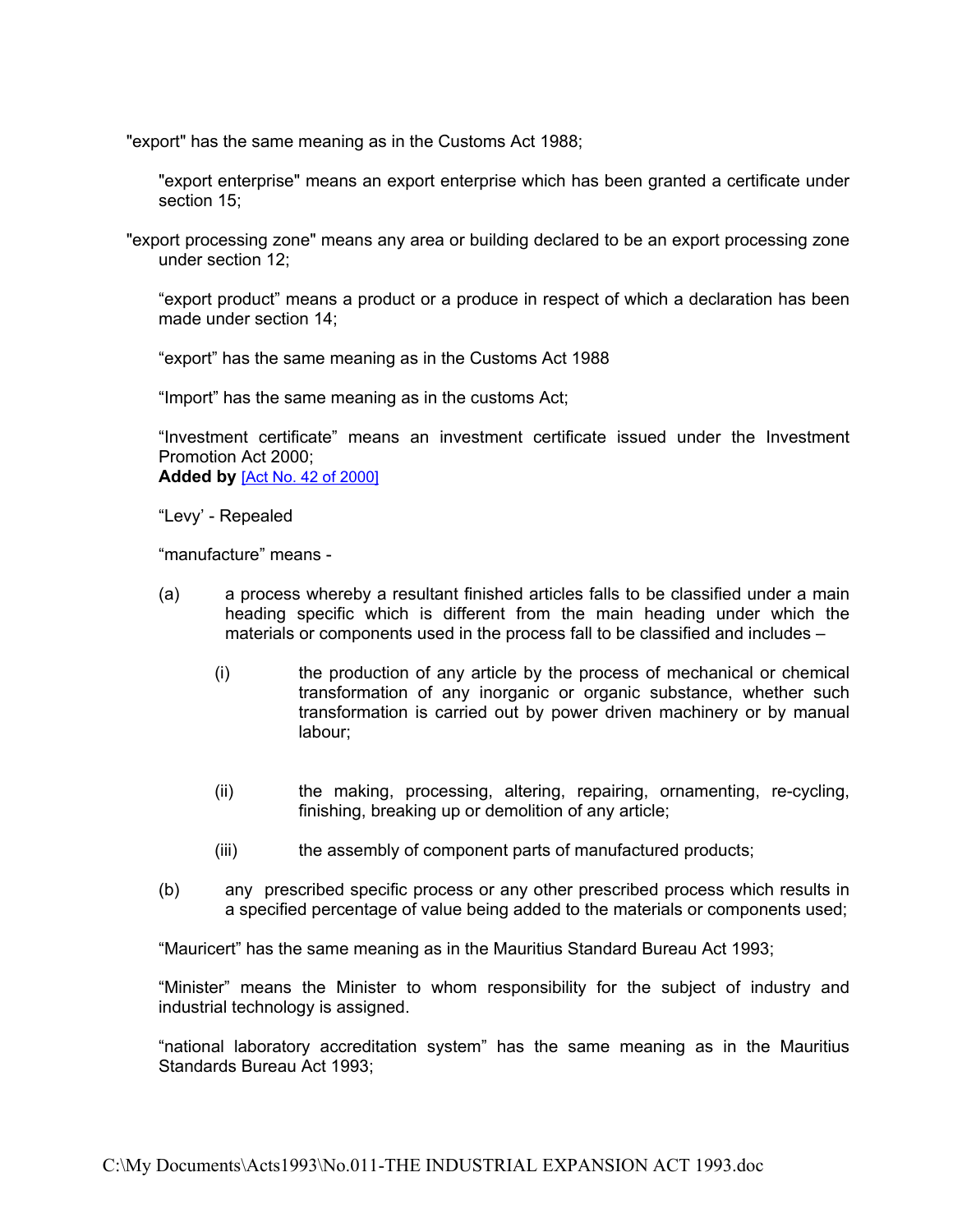"production day" means a day to be specified in an export enterprise certificate, a strategic local enterprise certificate, a pioneer status enterprise certificate, as the case may be;

"proposed company" means a company in respect of which a certificate is sought;

"purchase" means the purchase of dutiable goods ex-bond, whether the goods have been imported or have been locally produced or manufactured;

"sales tax" means the tax leviable under the Sales Tax Act 1982;

"scheduled equipment" means any equipment, machinery or spare parts used for the purpose of production and approved by the Minister to whom responsibility for the subject of finance is assigned;

"scheduled materials" means any materials used for the purpose of production and approved by the Minister to whom responsibility for the subject of finance is assigned.

"VAT" means the tax leviable under the Value Added Tax Act.

**Amended by** [Act No. 25 of [1994\]](https://supremecourt.govmu.org/_layouts/CLIS.DMS/search/searchdocumentbykey.aspx?ID=%5BAct%20No.%2025%20of%201994%5D&list=Legislations)**;** [Act No. 2 of [1998\]](https://supremecourt.govmu.org/_layouts/CLIS.DMS/search/searchdocumentbykey.aspx?ID=%5BAct%20No.%202%20of%201998%5D&list=Legislations)**;** [Act No. 42 of [2000\]](https://supremecourt.govmu.org/_layouts/CLIS.DMS/search/searchdocumentbykey.aspx?ID=%5BAct%20No.%2042%20of%202000%5D&list=Legislations)**;** [Act No. 23 of [2001\]](https://supremecourt.govmu.org/_layouts/CLIS.DMS/search/searchdocumentbykey.aspx?ID=%5BAct%20No.%2023%20of%202001%5D&list=Legislations)

#### **PART II**

### <span id="page-4-0"></span>**ADMINISTRATION**

#### **3. Application for Investments**

- (1) Subject to the other provisions of this section, every application for investment in any sector or industry regulated by this Act shall be made in accordance with the Investment Promotion Act 2000.
- (2) Where an application has been made pursuant to subsection (1), the provisions of the Investment Promotion Act 2000 shall be construed with such modifications, adaptations, qualifications and exceptions as may be necessary to bring them in conformity with the provisions of this Act.
- (3) The provisions of this section shall not apply to a small and medium enterprise.

**Amended by** [Act No. 42 of [2000\]](https://supremecourt.govmu.org/_layouts/CLIS.DMS/search/searchdocumentbykey.aspx?ID=%5BAct%20No.%2042%20of%202000%5D&list=Legislations)

#### **4- 6 Repealed by** [Act No. 42 of [2000\]](https://supremecourt.govmu.org/_layouts/CLIS.DMS/search/searchdocumentbykey.aspx?ID=%5BAct%20No.%2042%20of%202000%5D&list=Legislations)

#### **7. Power of entry and power to require information**

<span id="page-4-1"></span>(1) Any authorised officer may, at all reasonable times and, if so required, on showing proof of his identity, enter the premises of an enterprise for the purpose of ensuring that the provisions of this Act, other than section 20, and the regulations made under this Act are being complied with.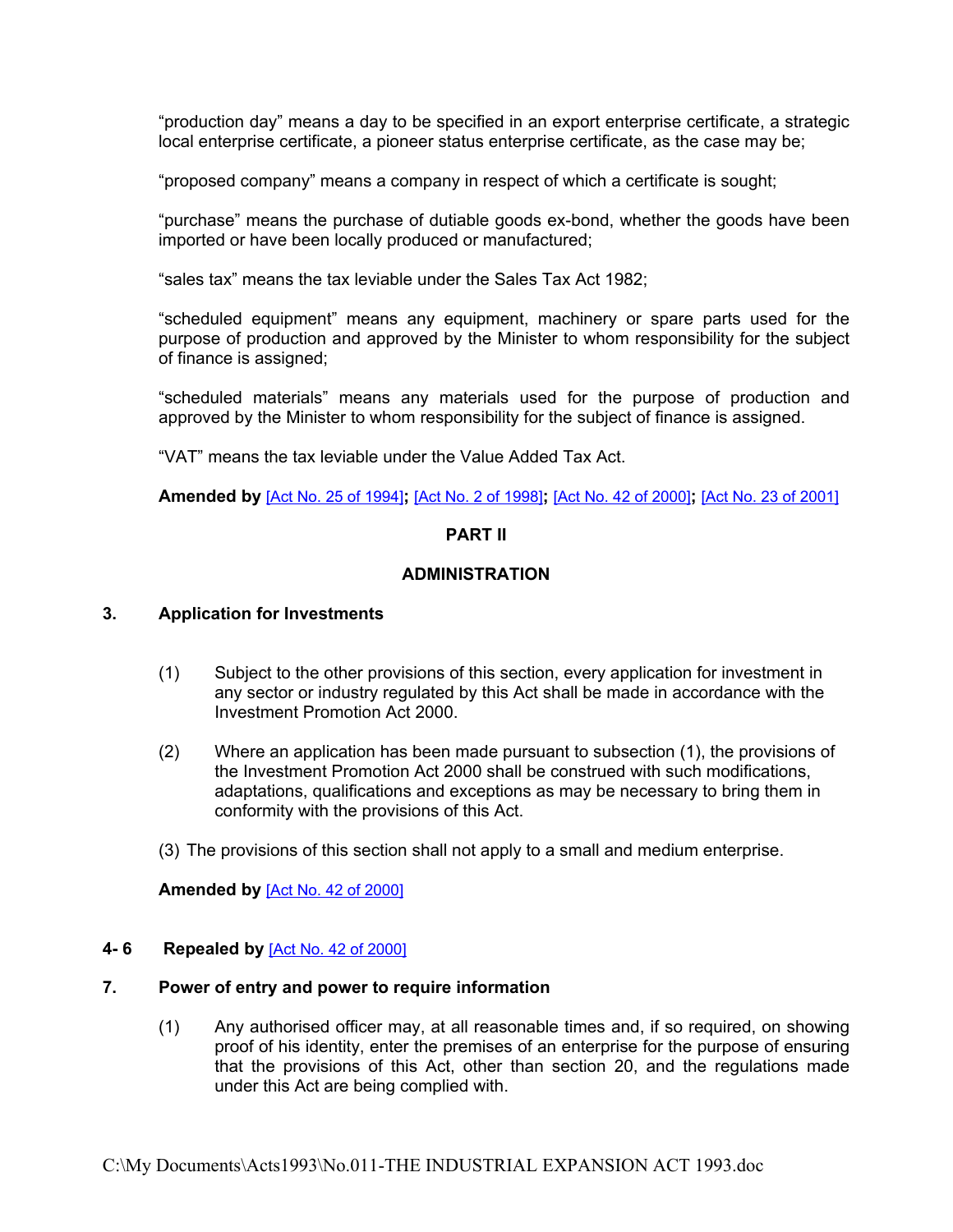- (2) Any authorised officer may require any person who is a director, secretary or other officer of an enterprise to furnish him with any information touching the business or activities of the enterprise.
- (3) An enterprise shall furnish, on request, to the Minister or the Director as the case may be, any information relating to the activities specified in its certificate.

### **8. Repealed by** [Act No. 42 of [2000\]](https://supremecourt.govmu.org/_layouts/CLIS.DMS/search/searchdocumentbykey.aspx?ID=%5BAct%20No.%2042%20of%202000%5D&list=Legislations)

#### **9. Promotion of quality**

<span id="page-5-0"></span>Where standards have been established by the Mauritius Standards Bureau for products manufactured by an enterprise, the Minister may require the enterprise to manufacture such products according to such Standards or to apply for the Mauritius Standards Bureau certification mark licence.

#### **10. Industrial Council**

- <span id="page-5-1"></span>(1) There is established an Industrial Council -which shall advise the Minister on-
	- (a) the provision of an appropriate incentive framework for the accelerated modernisation and expansion of the industrial sector;
- (b) the promotion of
	- (i) an export-oriented strategy;
	- (ii) foreign direct investment and transfer of technology;
	- (iii) capital intensive industrialisation;
	- (iii) the development of environmentally friendly industries;
	- (iv) the establishment of specialised technical services for the manufacturing sector;
	- (v) technological modernisation and advancement; and
	- (vi) the economic expansion of the country generally;
	- (c) the provision of means to facilitate the integration of different sectors and subsectors,
	- (d) the widening and diversifying Of the industrial base;
	- (e) the upgrading and Promotion of the development of the small and medium enterprises sector; and
	- (f) the improvement Of quality and international competitiveness of Mauritian products.
- (2) The Council shall consist of
	- (a) a Chairman who shall be appointed by the Minister;
	- (b) the Financial Secretary or his representative;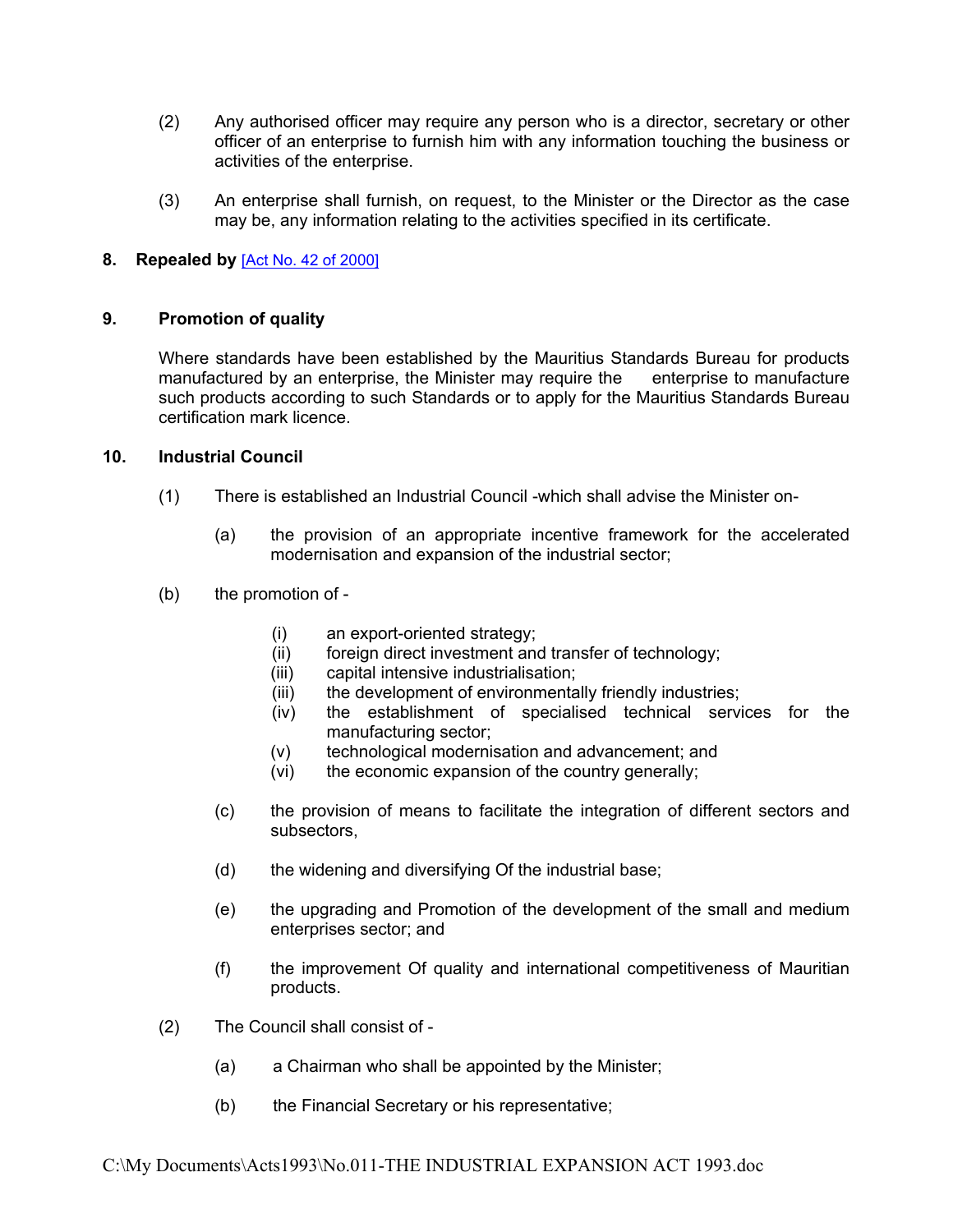- (c) the Permanent Secretary Of the Ministry of Industry and Industrial Technology or his representative;
- (d) the Director of the Ministry of Economic Planning and Development or his representative;
- (e) the Permanent Secretary, Ministry of the Environment a Quality of Life or his representative;
- (f) the Director of the Mauritius Standards Bureau or his representative;
- (g) the Director of the Mauritius Export Development and Investment Authority or his representative;
- (h) the Director of the Export Processing Zones Development Authority or his representative;
- (i) the Director of the Small and Medium Industries Development Organisation or his representative;
- (j) a representative of the Mauritius Chamber of Commerce and Industry;
- (k) a representative of the Mauritius Export Processing Zone Association;
- (l) representative of small and medium enterprises;
- (m) six other members being persons who have special knowledge and proven ability in the field of industry, trade, science or technology;
- (3) The members specified at subsection (2)(l) and (m) shall be appointed by the Minister.
- (4) The members of the Council appointed under subsection (3) shall hold office for a period of 2 years and shall be eligible for re-appointment.
- (5) No person appointed under subsection (3) shall be deemed to be a public officer by virtue of his appointment.
- (6) (a) The Council shall meet at such time and place, being not less than once every 3 months, as the Chairman may decide.
	- (b) The Council shall regulate its meetings and proceedings as it thinks fit.
- (7) The members of the Council shall be paid such allowances as the Minister may determine.

### **PART III**

#### **EXPORT ENTERPRISES**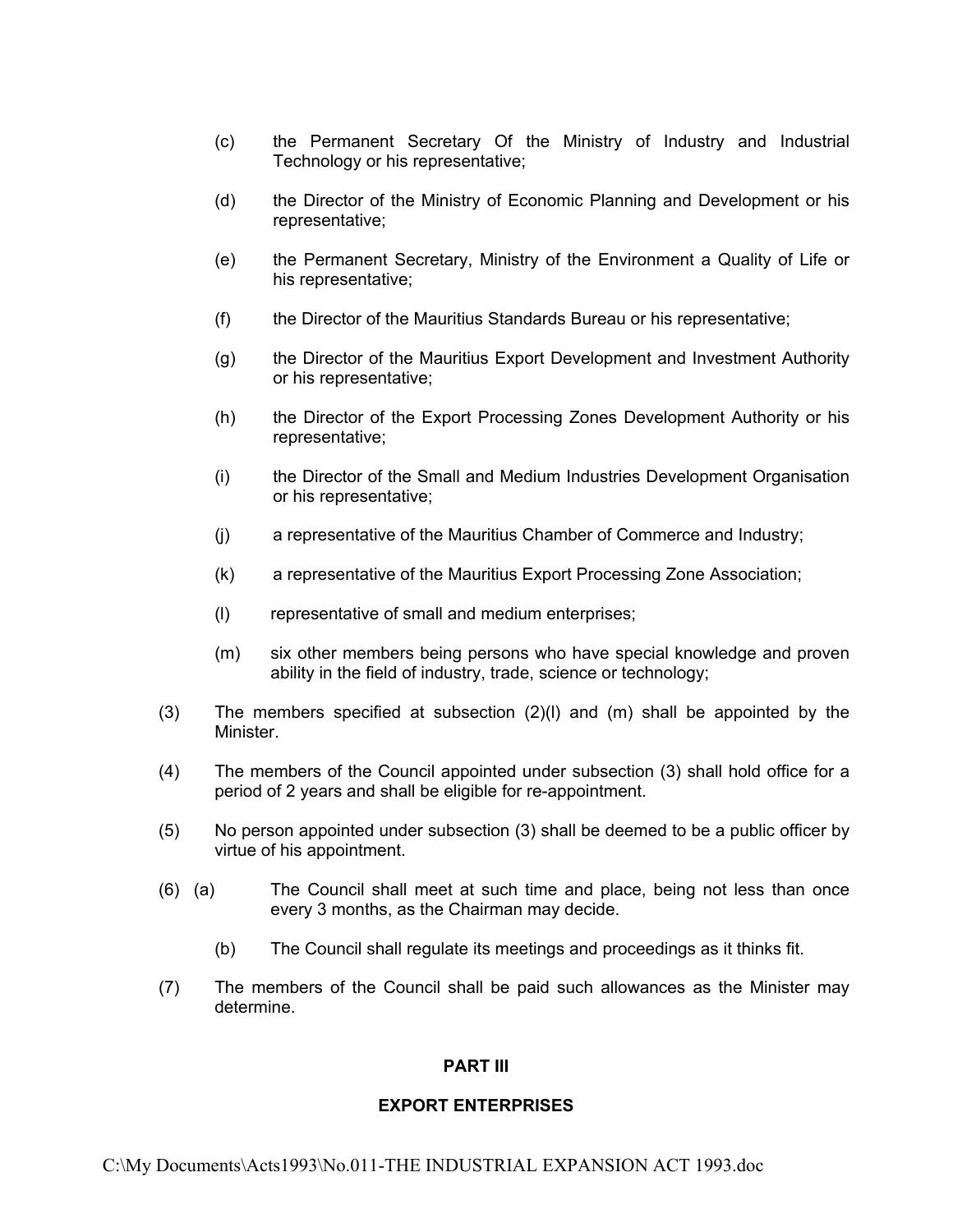### **11. Interpretation**

<span id="page-7-0"></span>For the purposes of this Part —

"employee" means any person employed by an export enterprise;

"normal day" means a day of 8, or, by agreement between the employer and the employee, 9 hours actual work;

<span id="page-7-1"></span>"woman" means a female employee who has attained the age of 18

#### **12. Export processing zones**

The Minister may, on recommendations of the Board of Inverstment, and with the object of attracting, promoting or increasing the manufacture and export of products designate —

- (a) any area of land on which a factory has been, is being or is likely to be built;
- (b) any factory;
- (c) any area of land which immediately surrounds a factory or the plot on which a factory is being or is likely to be built,

to be an export processing zone.

**Amended by** [Act No. 42 of [2000\]](https://supremecourt.govmu.org/_layouts/CLIS.DMS/search/searchdocumentbykey.aspx?ID=%5BAct%20No.%2042%20of%202000%5D&list=Legislations)

#### **13. Bonded factories no person shall —**

- <span id="page-7-2"></span>(a) manufacture, pack, unpack, or store goods or carry on any other activity of a commercial or industrial nature in an export processing zone otherwise than in a bonded factory;
- (b) except in the case of an enterprise involved in export activities establish, maintain or operate a bonded factory, in an export processing zone.

#### **14. Export Products**

Where an application in a form approved by the Board of Investment is made to that effect by a company, the Board of Investment may declare any manufactured article, substance, matter or thing or the produce of deep sea fishing (including fresh or frozen fish) to be an export product.

<span id="page-7-3"></span>**Amended by** [Act No. 20 of [2002\]](https://supremecourt.govmu.org/_layouts/CLIS.DMS/search/searchdocumentbykey.aspx?ID=%5BAct%20No.%2020%20of%202002%5D&list=Legislations)

### **15. Repealed by** [Act No. 42 of [2000\]](https://supremecourt.govmu.org/_layouts/CLIS.DMS/search/searchdocumentbykey.aspx?ID=%5BAct%20No.%2042%20of%202000%5D&list=Legislations)

#### **16. Restriction on trading**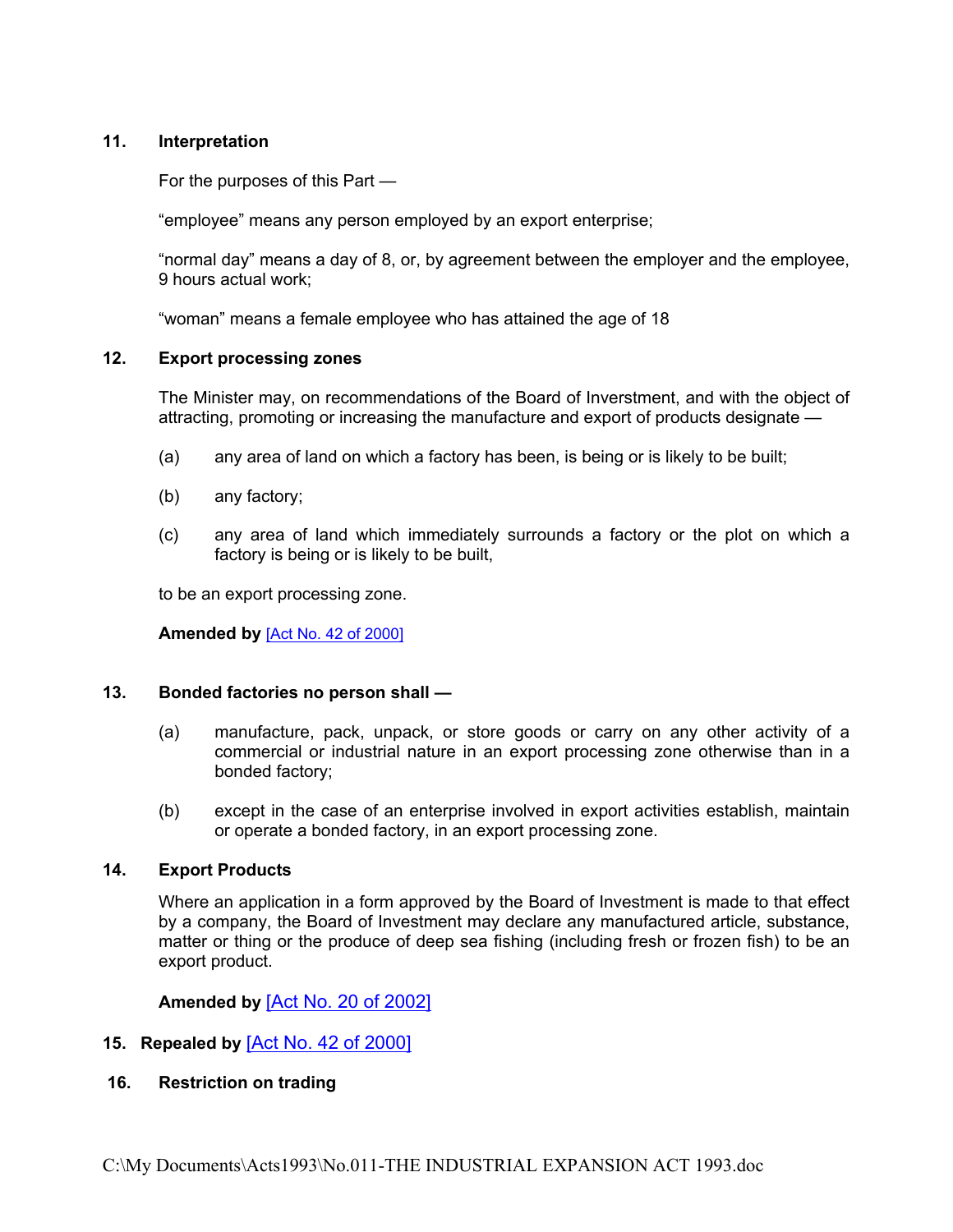No export enterprise shall during its tax relief period, carry on any trade or business other than in the export product specified in its certificate.

### **17. Exemption from duty, and tax**

- <span id="page-8-0"></span>(1) Notwithstanding any other enactment and subject to sections 18 and 19, where an export enterprise imports or purchases any dutiable goods to be used in a bonded factory, no duty, excise duty or sales tax shall be paid on them if they are, subject to such conditions as the Director-General may approve, transported directly and forthwith to a bonded factory and placed there under conditions of adequate security.
- (2) The Director-General may require an export enterprise to enter into a bond in the prescribed form, in such amount as he may determine, whereby the export enterprise undertakes to obtain, receive, keep, use, or dispose of scheduled equipment or scheduled materials only in conformity with this Act or any regulations made under this Act or any conditions specified in its certificate.

### **Amended by** [Act No. 25 of [1994\]](https://supremecourt.govmu.org/_layouts/CLIS.DMS/search/searchdocumentbykey.aspx?ID=%5BAct%20No.%2025%20of%201994%5D&list=Legislations)**;** [Act No. 9 of [1997\]](https://supremecourt.govmu.org/_layouts/CLIS.DMS/search/searchdocumentbykey.aspx?ID=%5BAct%20No.%209%20of%201997%5D&list=Legislations)

### **18. Removal of scheduled equipment, scheduled materials and export products**

- <span id="page-8-1"></span>(1) No scheduled equipment shall be removed from a bonded factory except with the written authorisation of the Director-General.
- (2) No scheduled materials or export product shall be removed from a bonded factory except —
	- (a) for the purpose of being exported;
	- (b) for transfer to another bonded factory, with the permission and according to the directions of the Director-General;
	- (c) for disposal in Mauritius with the approval of the Minister, and subject to the payment of duty, excise duty or VAT, as the case may be, and on such terms and conditions as may be prescribed; or
	- (d) for destruction in such manner as the Director-General may direct.
- (3) Any person who, without lawful authority or reasonable excuse
	- (a) removes any scheduled equipment, scheduled materials or export product from a bonded factory;
	- (b) is found in possession of any scheduled equipment, scheduled materials or export product outside a bonded factory,

shall commit an offence.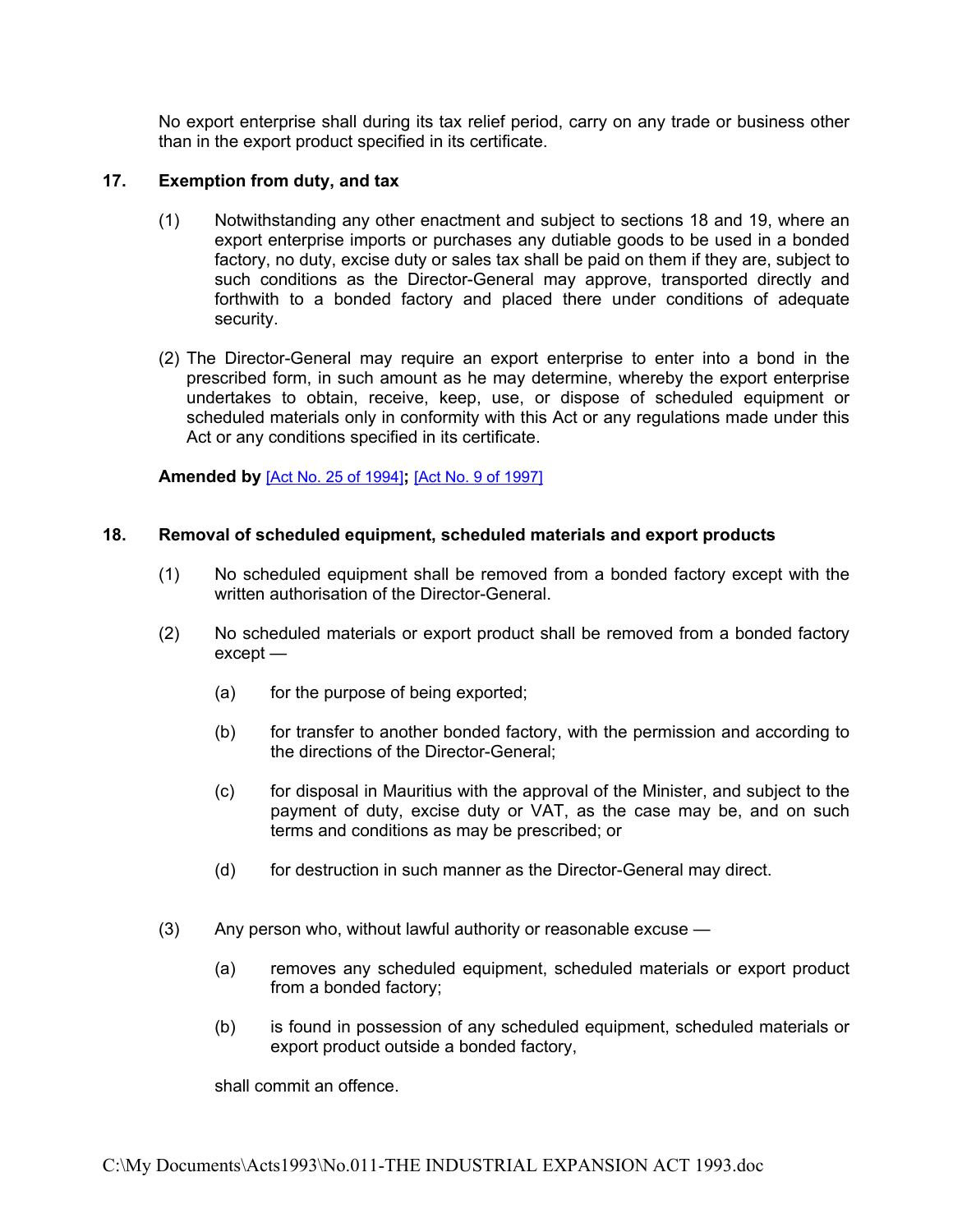#### **Amended by** [Act No. 25 of [1994\]](https://supremecourt.govmu.org/_layouts/CLIS.DMS/search/searchdocumentbykey.aspx?ID=%5BAct%20No.%2025%20of%201994%5D&list=Legislations)**;** [Act No. 9 of [1997\]](https://supremecourt.govmu.org/_layouts/CLIS.DMS/search/searchdocumentbykey.aspx?ID=%5BAct%20No.%209%20of%201997%5D&list=Legislations)

#### **19. Payment of duty, duty and tax**

- <span id="page-9-0"></span>(1) (a) Where there is in any bonded factory a deficiency in the quantity of dutiable scheduled equipment or scheduled materials which ought to be found there, the enterprise shall, without prejudice to any other proceedings under this Act, be liable to pay to the Director-General the duty, excise duty, or VAT, as the case may be, leviable on the goods not satisfactorily accounted for.
	- (b) Where the Director-General is satisfied that the deficiency has d by reasonable wastage or unavoidable breakage, leakage or other accident, he may remit the whole or any part of the duty, excise duty, or VAT, as the case may be, leviable on the goods found deficient.
- (2) An enterprise shall be required, by written notice, to pay any duty, excise duty, or VAT as the case may be, under this section, and the amount shall be paid within 30 days of the issue of the notice.
- (3) Appropriate duty, excise duty or VAT shall be payable to the Director-General
	- (a) on closure of an enterprise;
- (c) on cancellation or revocation of a certificate.

**Amended by** [Act No. 25 of [1994\]](https://supremecourt.govmu.org/_layouts/CLIS.DMS/search/searchdocumentbykey.aspx?ID=%5BAct%20No.%2025%20of%201994%5D&list=Legislations)**;** [Act No. 9 of [1997\]](https://supremecourt.govmu.org/_layouts/CLIS.DMS/search/searchdocumentbykey.aspx?ID=%5BAct%20No.%209%20of%201997%5D&list=Legislations)

### **20. Repealed by** [Act No. 33 of [2008\]](https://supremecourt.govmu.org/_layouts/CLIS.DMS/search/searchdocumentbykey.aspx?ID=%5BAct%20No.%2033%20of%202008%5D&list=Legislations)

#### **21. Saving clause**

<span id="page-9-1"></span>This Part shall have effect notwithstanding any enactment specified in the First Schedule and, except as otherwise expressly provided, nothing in this Part shall affect the operation of those enactments.

#### **PART IV**

#### **STRATEGIC LOCAL ENTERPRISES**

#### **22. Interpretation**

<span id="page-9-2"></span>For the purposes of this Part —

"product" means a product in respect of which a strategic local enterprise certificate has been issued and includes a by-product of the product;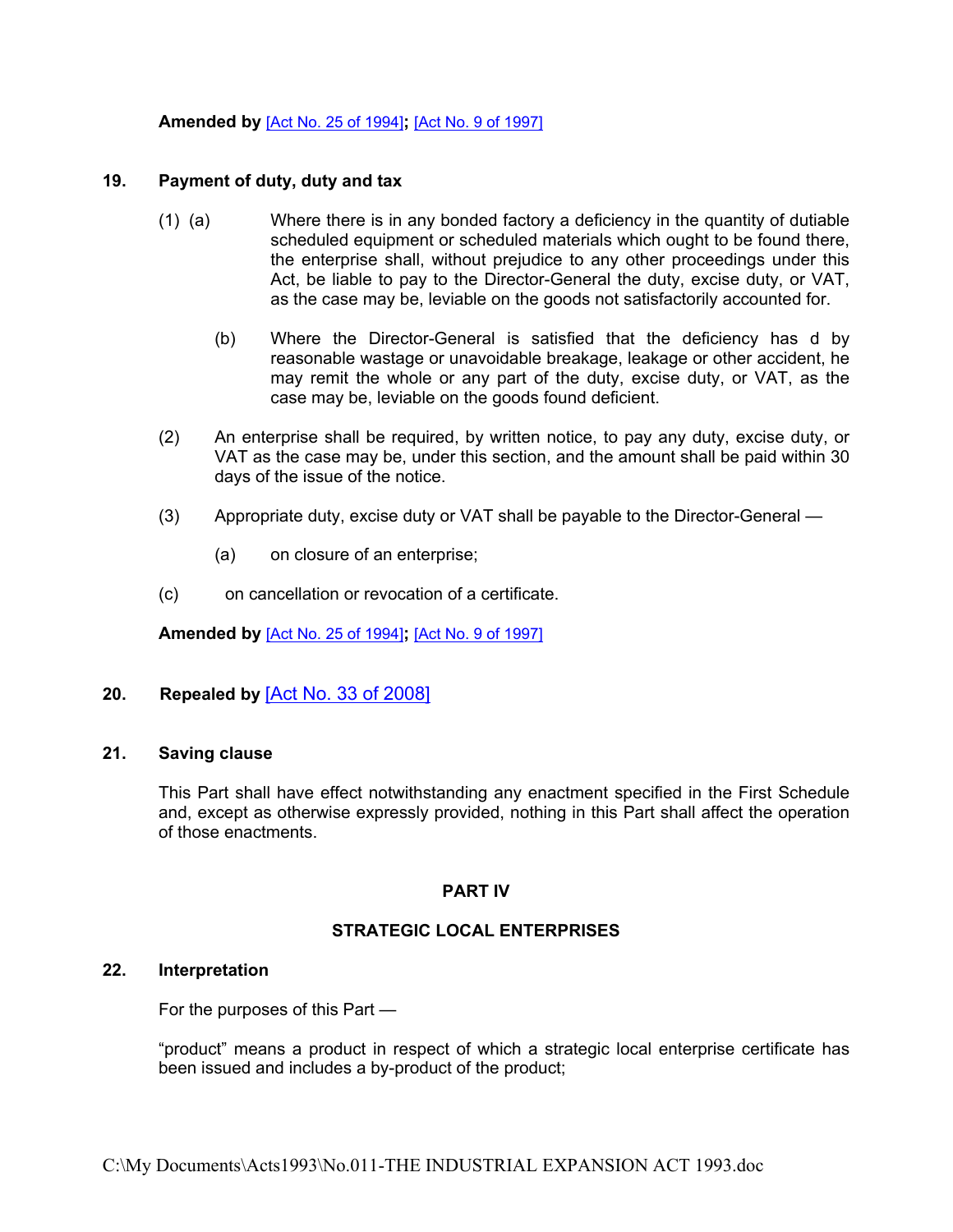"strategic local enterprise" means a local industry which manufactures for the local market and which is likely to promote and enhance the economic, industrial and technological development of Mauritius as a whole.

### **23. Repealed by** [Act No. 42 of [2000\]](https://supremecourt.govmu.org/_layouts/CLIS.DMS/search/searchdocumentbykey.aspx?ID=%5BAct%20No.%2042%20of%202000%5D&list=Legislations)

## **PART V**

### **MODERNISATION AND EXPANSION ENTERPRISES**

#### **24. Interpretation**

<span id="page-10-0"></span>For the purposes of this Part —

"operating day" means the date specified in the modernisation and expansion enterprise certificate and indicating the date on which new machinery and plant shall be operative;

"qualifying activity" means an activity specified in the Second Schedule —

- $(a)$  likely to
	- (i) enhance the economic or technological development of Mauritius;
	- (ii) substantially increase the volume of that activity;

(iii) substantially diversify its production range;

(b) introducing anti-pollution technology for the protection of the environment.

### **25. Repealed by** [Act No. 42 of [2000\]](https://supremecourt.govmu.org/_layouts/CLIS.DMS/search/searchdocumentbykey.aspx?ID=%5BAct%20No.%2042%20of%202000%5D&list=Legislations)

#### **26. Exemption from duty**

- <span id="page-10-1"></span>(1) No duty or excise duty shall be payable by an enterprise on scheduled equipment to be imported subject to such conditions as the Director-General may approve.
- (2) The Director-General may require an enterprise which has been granted a certificate under this Part to enter into a bond in the prescribed form in such amount as he may determine whereby the enterprise undertakes to obtain, receive, keep, use or dispose of scheduled equipment only in conformity with this Act or any regulations made under this Act or with any conditions specified in the certificate.

#### **Amended by** [Act No. 9 of [1997\]](https://supremecourt.govmu.org/_layouts/CLIS.DMS/search/searchdocumentbykey.aspx?ID=%5BAct%20No.%209%20of%201997%5D&list=Legislations)

#### **PART VI**

### **INDUSTRIAL BUILDING ENTERPRISES**

#### <span id="page-10-2"></span>**27. Interpretation**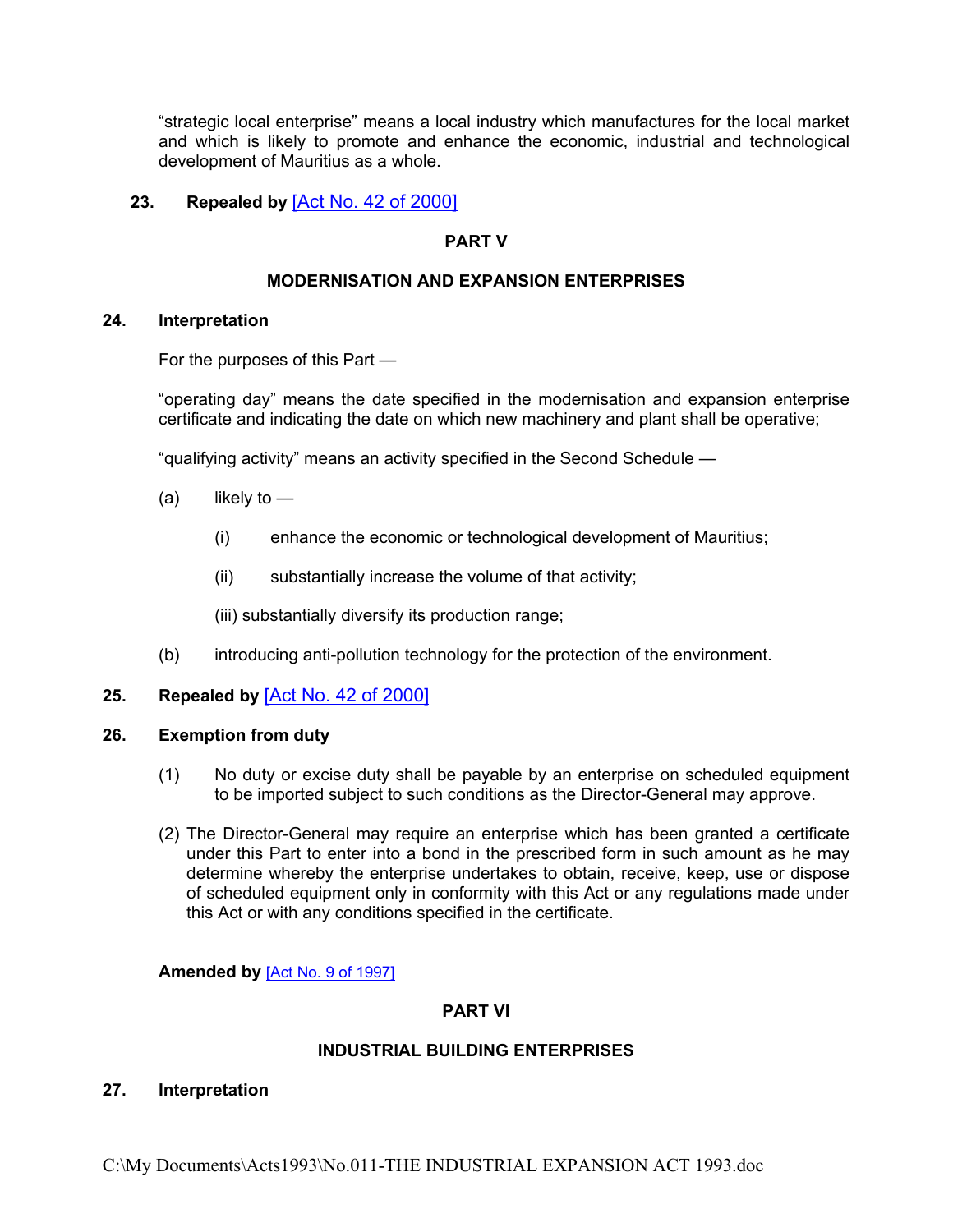For the purposes of this Part —

"industrial building" —

- (a) means a building or a level of a building with a floor space of not less than 1.000 square metres to be constructed and intended for use exclusively or primarily by a manufacturing enterprise, and
- (b) includes such construction operations as site restoration, landscaping, provision of drains, roadways and other access works.

"industrial building enterprise" means a company in respect of which a certificate under this Part is in operation;

"manufacturing enterprise" —

- (a) means an enterprise which is engaged in the manufacture or processing of goods or materials;
- (b) does not include an enterprise which is engaged in the milling of sugar;

"operating day" means a day approved by the Minister as the day on which the industrial building is first let.

#### **28. Repealed by** [Act No. 42 of [2000\]](https://supremecourt.govmu.org/_layouts/CLIS.DMS/search/searchdocumentbykey.aspx?ID=%5BAct%20No.%2042%20of%202000%5D&list=Legislations)

### **29. Restriction on letting**

- <span id="page-11-0"></span>(1) No industrial building enterprise shall let an industrial building to any person other than the holder of a certificate under, this Act or a manufacturing enterprise.
- (2) In this section, "certificate" does not include an industrial building enterprise certificate.

### **30. Restriction on other activity**

<span id="page-11-1"></span>No industrial building enterprise shall engage in any activity other than the construction of an industrial building for letting.

#### **31. Derogation**

<span id="page-11-2"></span>The Landlord and Tenant Act shall not apply to an industrial building which is let by an industrial building enterprise.

### **PART VII**

### **PIONEER STATUS ENTERPRISES**

### <span id="page-11-3"></span>**32. Interpretation**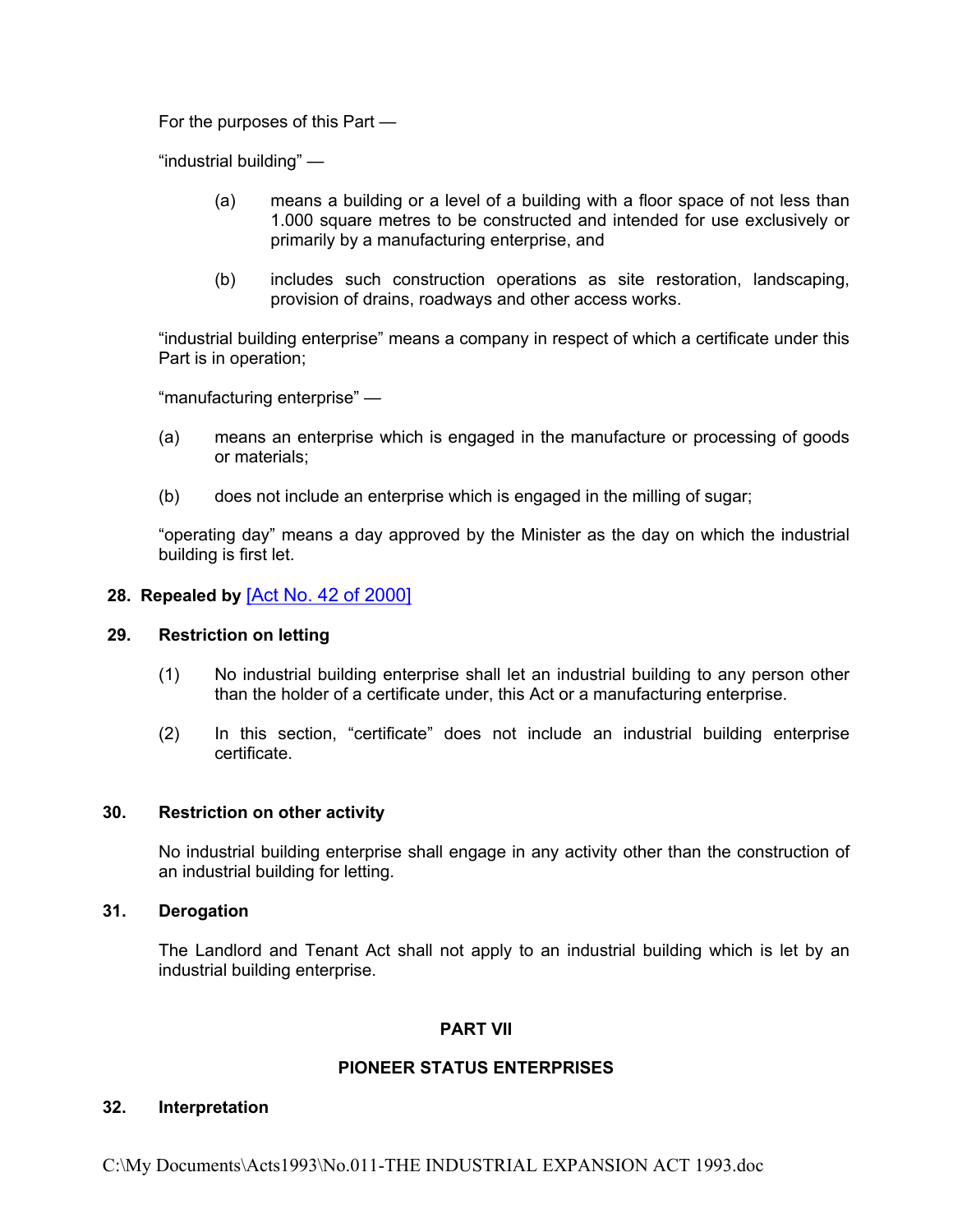For the purposes of this Part —

"qualifying activity" means an activity involving the application of high technology and specified in the Third Schedule.

# **33. Repealed by** [Act No. 42 of [2000\]](https://supremecourt.govmu.org/_layouts/CLIS.DMS/search/searchdocumentbykey.aspx?ID=%5BAct%20No.%2042%20of%202000%5D&list=Legislations)

#### **34. Exemption from duty, levy and sales tax**

- <span id="page-12-0"></span>(1) Subject to sections 33(5) and 36, where an enterprise imports any scheduled equipment and scheduled materials to be used by the enterprise, no duty, excise duty, or VAT shall be paid on them subject to such conditions as the Director-General may approve.
- (2) The Director-General may require an enterprise to enter into a bond in the prescribed form in such amount as he may determine, whereby the enterprise undertakes to obtain, receive, keep, use or dispose of scheduled equipment and scheduled materials only in conformity with this Act or any regulations made under this Act or any conditions specified in its certificate.

**Amended by** [Act No. 25 of [1994\]](https://supremecourt.govmu.org/_layouts/CLIS.DMS/search/searchdocumentbykey.aspx?ID=%5BAct%20No.%2025%20of%201994%5D&list=Legislations)**;** [Act No. 9 of [1997\]](https://supremecourt.govmu.org/_layouts/CLIS.DMS/search/searchdocumentbykey.aspx?ID=%5BAct%20No.%209%20of%201997%5D&list=Legislations)

### **35. Removal of products, scheduled equipment and scheduled materials**

- <span id="page-12-1"></span>(1) No products, by-products or scheduled equipment shall be removed from the premises of the enterprise except with the written authorisation of the Director-**General**
- (2) No scheduled materials shall be removed from the premises of the enterprise except —
	- (a) for the purpose of being exported or sold to another enterprise or sold on the local market with the authorisation of the Minister;
	- (b) for transfer to another place, with the permission and according to the directions of the Director-General;
	- (c) for destruction in such manner as the Director-General may direct.
- (3) Any person who without lawful authority or reasonable excuse removes any scheduled equipment and scheduled materials outside the premises of the enterprise shall commit an offence.

#### **36. Payment of duty, and tax**

<span id="page-12-2"></span>(1) Where there is in any premises a deficiency in the quantity of dutiable scheduled equipment or scheduled materials which ought to be found therein, the enterprise shall, without prejudice to any other proceedings under this Act, be liable to pay to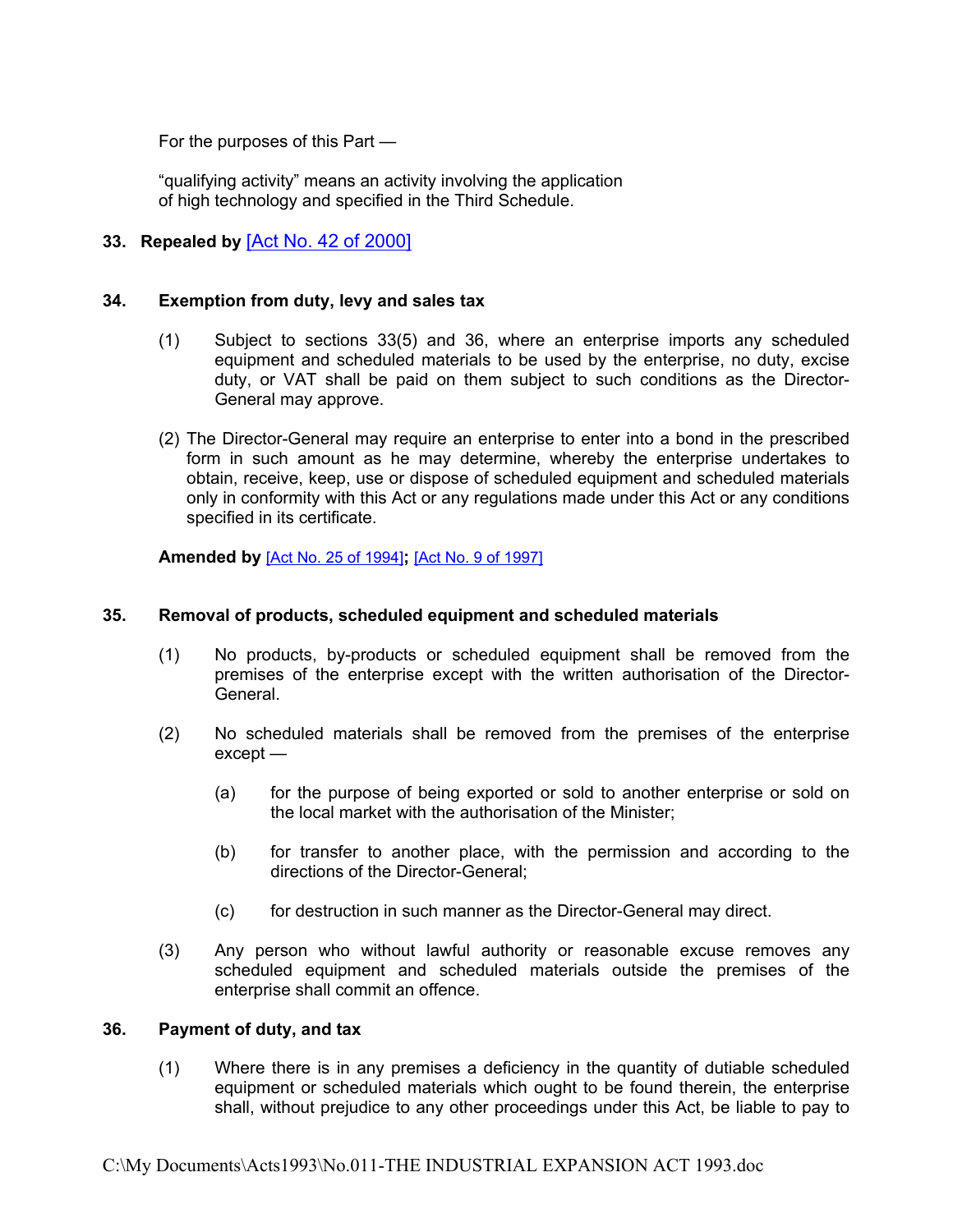the Director-General the duty, excise duty, or VAT leviable on the goods not satisfactorily accounted for.

- (2) Where the Director-General is satisfied that the deficiency has been caused by reasonable wastage or unavoidable breakage, leakage or other accident, he may remit the whole or any part of the duty, excise duty or VAT leviable on the goods found deficient.
- (3) An enterprise shall be required, by written notice, to pay any duty, excise duty, or VAT under this section and the duty, levy or sales tax shall be paid within 30 days of the issue of the notice.
- (4) Appropriate duty, excise duty or VAT shall be payable to the Director-General—
	- (a) where any scheduled equipment and scheduled materials are sold to persons other than a company holding a pioneer status enterprise certificate;
	- (b) on closure of an enterprise;
- (d) on cancellation or revocation of a certificate.

**Amended by** [Act No. 25 of [1994\]](https://supremecourt.govmu.org/_layouts/CLIS.DMS/search/searchdocumentbykey.aspx?ID=%5BAct%20No.%2025%20of%201994%5D&list=Legislations)**;** [Act No. 9 of [1997\]](https://supremecourt.govmu.org/_layouts/CLIS.DMS/search/searchdocumentbykey.aspx?ID=%5BAct%20No.%209%20of%201997%5D&list=Legislations)

### **PART VIII**

# **Repealed by** [Act No. 20 of [2005\]](https://supremecourt.govmu.org/_layouts/CLIS.DMS/search/searchdocumentbykey.aspx?ID=%5BAct%20No.%2020%20of%202005%5D&list=Legislations)

### **PART IX**

### **MISCELLANEOUS**

#### **40. Regulations**

- <span id="page-13-0"></span>(1) The Minister may make such regulations as he thinks fit for the purposes of this Act.
- (2) The Minister may, by regulations, amend the Second, Third and Fourth Schedules.
- (3) The Minister may make such regulations as may be necessary for the proper administration and implementation of —
	- (a) MAURICERT;
	- (b) the National Laboratory Accreditation System; and
	- (c) the National Quality System Certification Scheme.

#### <span id="page-13-1"></span>**41. Offences and penalties**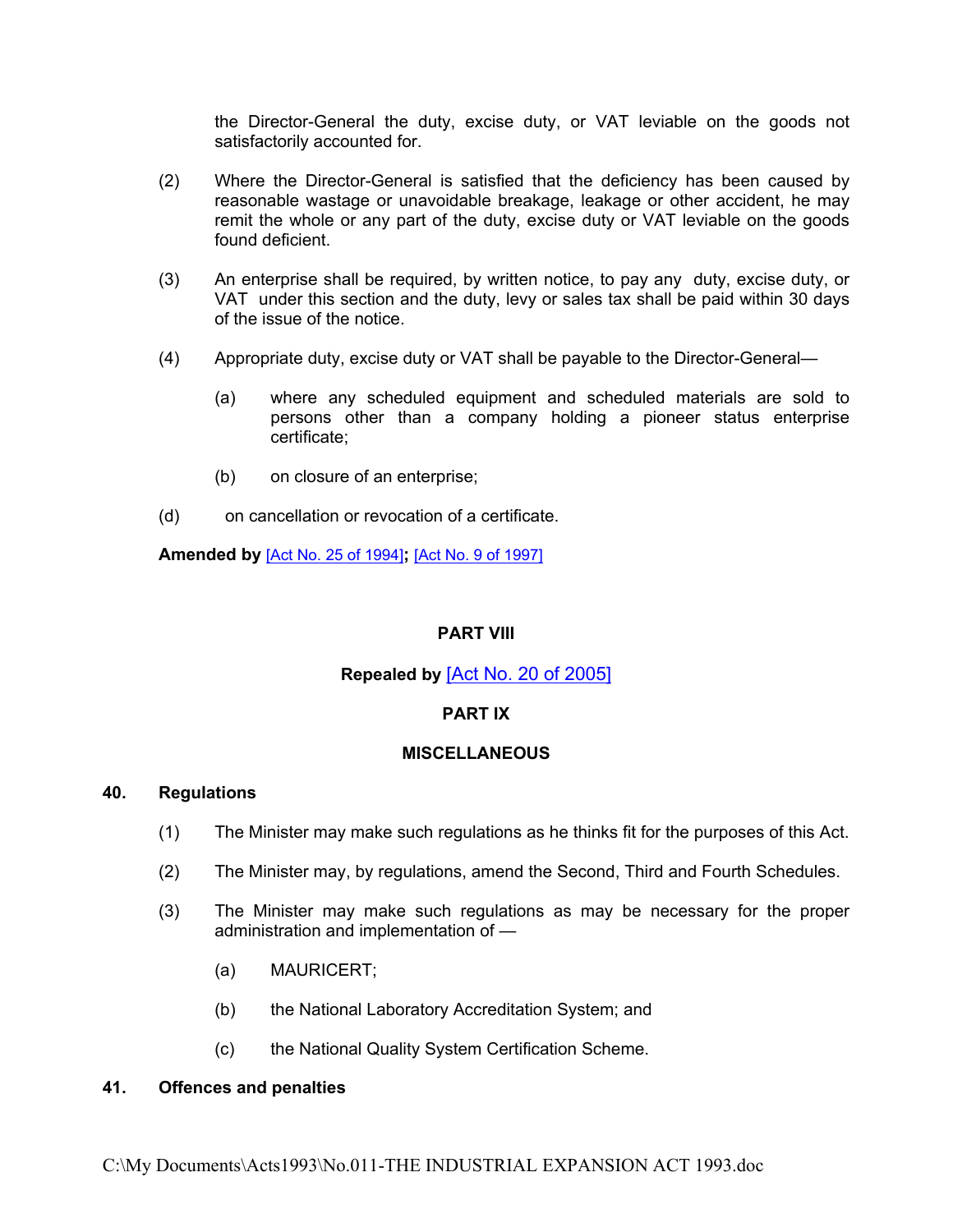- (1) Any person who
	- (a) contravenes this Act or any regulations made under this Act;
	- (b) in any application or declaration made for the purposes of this Act, makes a statement which is false or misleading in any material particular;
	- (c) cannot account to the satisfaction of the Director-General for any deficiency in relation to the quantity of products scheduled equipment or scheduled materials;
	- (d) wilfully obstructs or hinders an authorised officer acting in the exercise of his functions, or, without reasonable excuse, fails or refuses to give to an authorised officer any information required of him,

shall commit an offence.

- (2) Any person who commits an offence shall, on conviction
	- (a) where the offence involves a shortfall of duty, levy or sales tax be liable to a fine equivalent to 3 times the value of duty, levy or sales tax or 10,000 rupees, whichever is the higher;
	- (b) in any other case be liable to a fine not exceeding 10,000 rupees and to imprisonment for a term not exceeding 2 years.

#### **42. Jurisdiction**

<span id="page-14-0"></span>(1) Notwithstanding —

- (a) section 114(2) of the Courts Act; and
- (b) section 72(5) of the District and Intermediate Courts (Criminal Jurisdiction) Act,

a Magistrate shall have jurisdiction to try any offence under this Act or any regulations made under this Act and may impose any penalty provided by this Act.

(2) The prosecution of an offence under any of the sections of the enactments specified in the Fourth Schedule to the Mauritius Revenue Authority Act 2004 shall take place, at the discretion of the Director of Public Prosecutions, before a Judge sitting without a jury, the Intermediate Court or a District Court.

### <span id="page-14-1"></span>**Amended by [Act No. 33 of [2004\]](https://supremecourt.govmu.org/_layouts/CLIS.DMS/search/searchdocumentbykey.aspx?ID=%5BAct%20No.%2033%20of%202004%5D&list=Legislations)**

#### **43. Repeal**

The following enactments are repealed —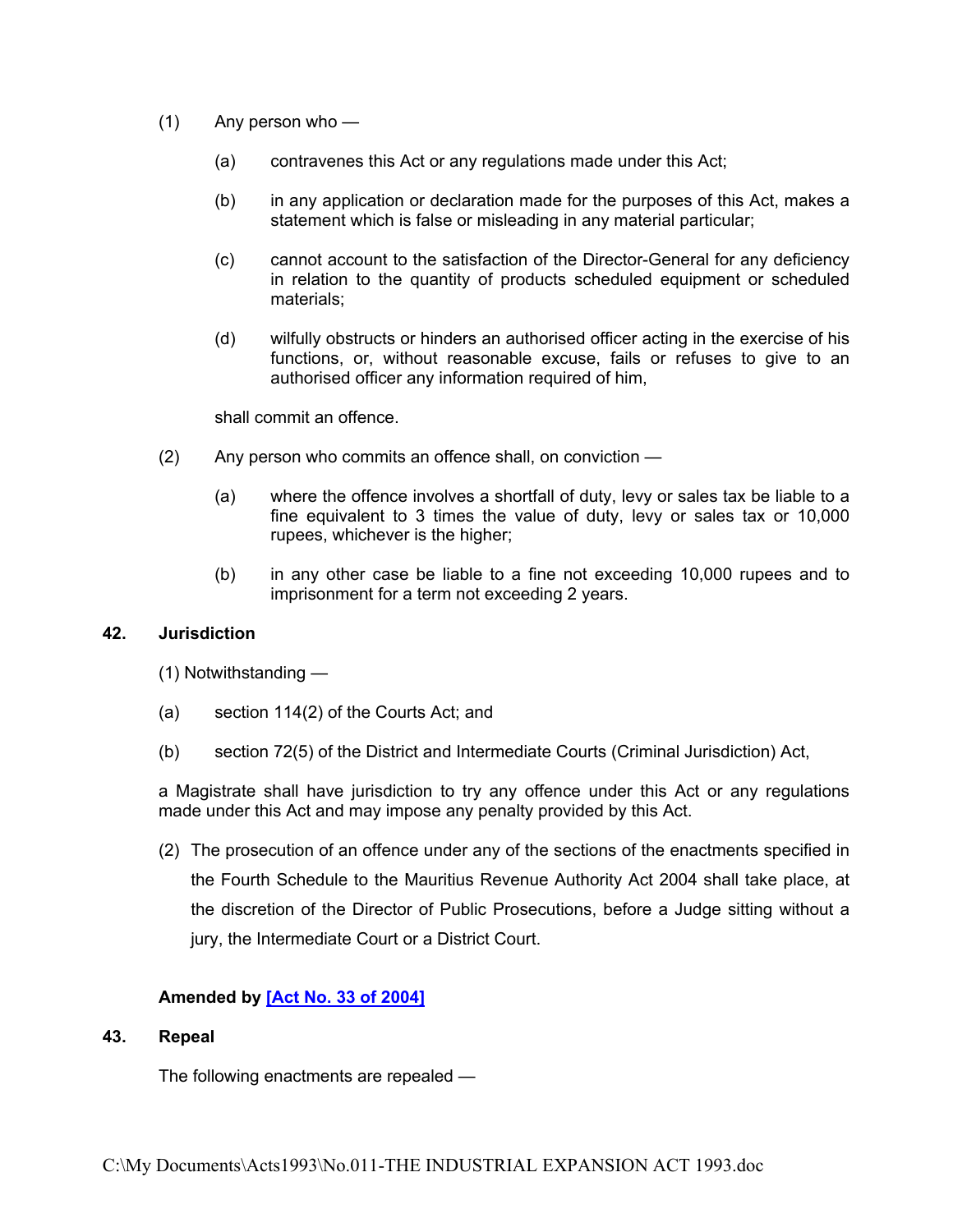- (a) the Export Processing Zones Act;
- (b) the Industrial Buildings Incentives Act 1986;
- (c) the Small Scale Industries Act 1988;
- (d) the Pioneer Status Enterprises Act 1991.

#### **44. Consequential amendment**

- <span id="page-15-0"></span>(1) The Income Tax Act is amended —
	- (a) in section  $29(1)(b)$  by adding the following new sub- paragraph, the existing sub-paragraph (ii) being renumbered (iii) accordingly —
		- (ii) in the case of anti-pollution machinery or plant to be used by a taxpayer engaged in a manufacturing activity, 80 per cent of the capital expenditure incurred;
	- $(b)$  in section 34C
		- (i) in subsection (2) by adding immediately after paragraph (c) the following new paragraph —

(d) Notwithstanding paragraph (b)(i), in the case of a company which holds a pioneer status enterprise certificate under the Industrial Expansion Act 1993, the rate of tax specified in that paragraph shall only be applicable during a period of 10 years.

- (ii) in subsection (3), by adding immediately after paragraph (c) the following new paragraph -
	- (d) Paragraph (b) shall not apply to a company which holds a pioneer status enterprise certificate under the Industrial Expansion Act 1993 after a period of 10 years dating from production day.
- (iii) in subsection (5), in the definition of "company", by adding after the words "hotel management service enterprise," the words "a strategic local enterprise,":
- (iv) by adding the following new subsection (6) immediately after subsection  $(5)$  —
	- $(6)$  Subsections  $(2)(d)$  and  $(3)(d)$  shall not apply to holders of any certificate issued under the Pioneer Status Enterprise Act 1991.
- (c) by adding immediately after section 54I the following new section —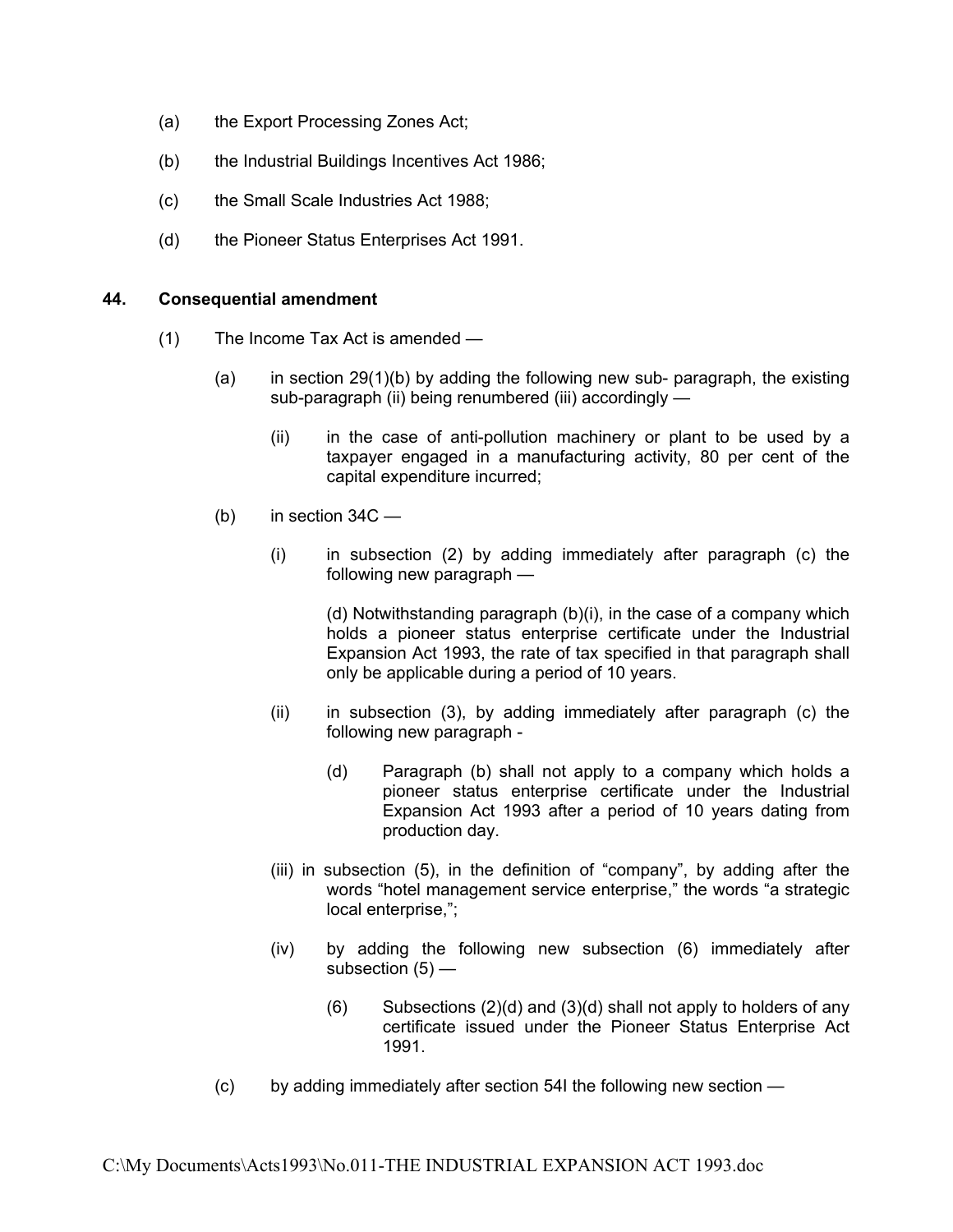### **54J. Allowance for investments in industrial modernisation and expansion.**

- (1) Subject to subsection (2), where the Commissioner is satisfied that a company which is the holder of a modernisation and expansion enterprise certificate has incurred capital expenditure of not less than 10,000,000 rupees within 2 years from the date of the issue of the certificate on the acquisition of new plant and equipment or technology for modernisation and expansion he shall —
	- (a) allow a relief by way of deduction from the income tax otherwise payable by it of an amount equal to 10 per cent of the capital expenditure incurred;
	- (b) spread the relief in such manner as the company may opt for, over a period of 3 years starting from the year in which the expenditure was incurred.
- (2) Where the Commissioner has for any income year allowed a relief under this section and within 5 years following that income year —
	- (a) the company ceases to be engaged wholly or mainly in the approved activity;
	- (b) the company sells or transfers the new plant and equipment or technology,

the Commissioner shall include in the tax payable by the company for the income year in which the cessation, sale or transfer takes place an amount equal to the relief or the proportionate part of the relief allowed under this section.

- (3) The relief granted in this section shall be in addition to those which the company is entitled to under sections 29 and 32A.
- (4) The Labour Act is amended in the Fourth Schedule by deleting the item "Export Processing Zones Act— section 14" and inserting the following item in its proper alphabetical order —

Industrial Expansion Act 1993 — section 20

### **45. Transitional provisions**

- <span id="page-16-0"></span>(1) Any certificate issued under the Export Processing Zones Act, the Industrial Buildings Incentives Act 1986, the Small Scale Industries Act 1988 or the Pioneer Status Enterprise Act 1991 shall be deemed to have been issued under this Act.
- (2) Notwithstanding the repeal of the Export Processing Zones Act and the Pioneer Status Enterprise Act 1991 the holder of any certificate issued under those enactments shall continue to be governed by the relevant provisions of section 34C of the Income Tax Act prior to its amendments by this Act.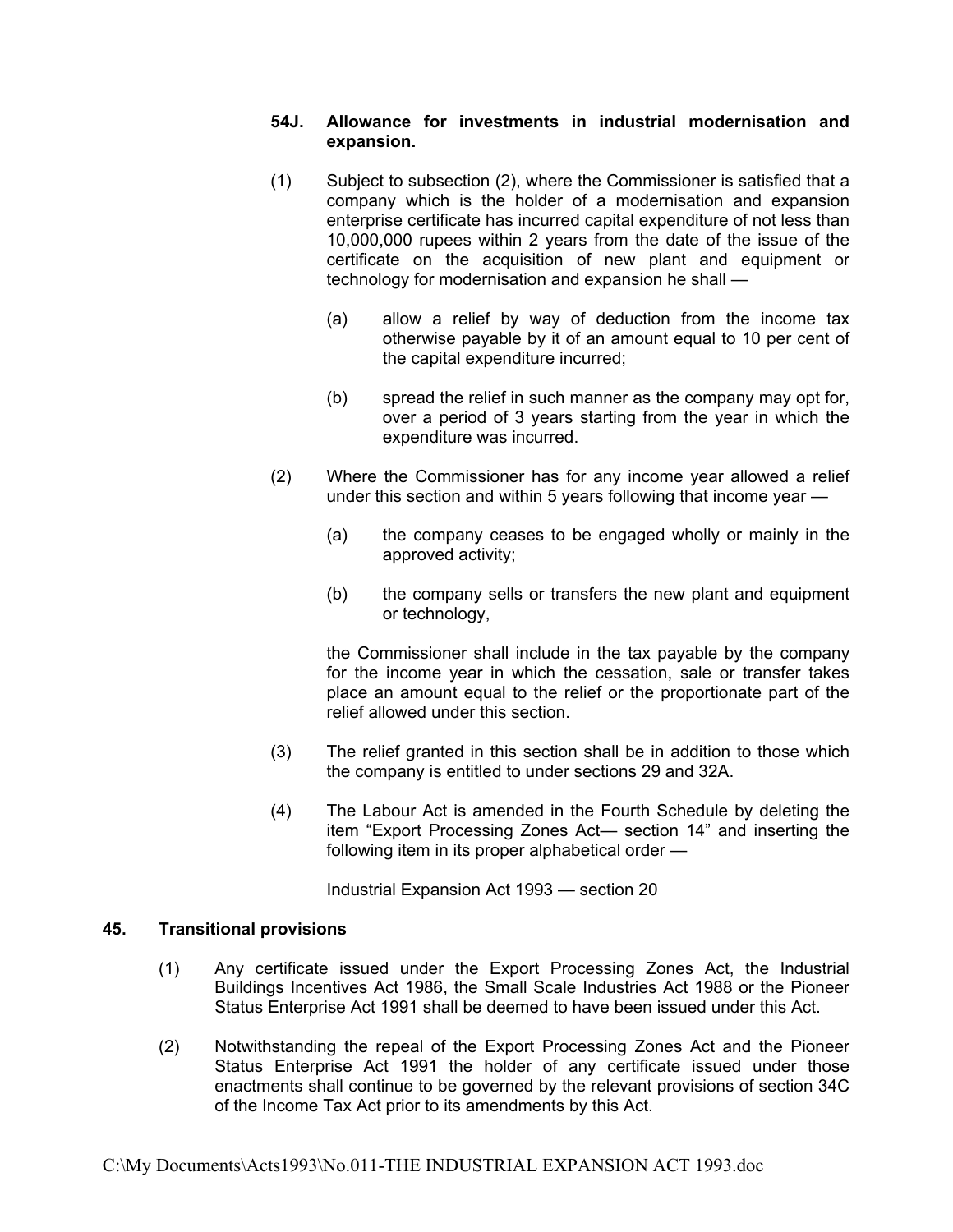<span id="page-17-0"></span>(3) The powers conferred upon the Minister under section 10(2)(a) shall, in relation to the first Chairman of the Council, be exercised by the Prime Minister.

**46. Commencement- Proclaimed by** [\[Proclamation](https://supremecourt.govmu.org/_layouts/CLIS.DMS/search/searchdocumentbykey.aspx?ID=%5BProclamation%20No.%2012%20of%201993%5D&list=Legislations) No. 12 of 1993] **Sections 1-9, 22-26, 40(1), 41, 42, 44(1)(a), 44(1)(b)(iii), 44(1)(c) and 46 w.e.f 1 June 1993 Sections 11-21, 27-37, 40(2), 43(a), (b) and (d), 44(1)(b)(i), (ii) and (iv), 44(2), and 45(1) and(2) w.e.f 1 July 1993 Sections 10, 37-39, 40(3), 43© and 45(3) w.e.f 16 July 1993**

- (1) This Act shall come into operation on a date to be fixed by Proclamation.
- (2) Different dates may be fixed in relation to the coming into operation of different provisions of this Act.

------

#### <span id="page-17-1"></span>**FIRST SCHEDULE** *(section 21)*

Companies Act 1984 Customs Act 1988 Customs Tariff Act Income Tax Act Industrial Relations Act Labour Act Town and Country Planning Act

------

### <span id="page-17-2"></span>**SECOND SCHEDULE** *(sections 24 and 25)*

# **Modernisation and Expansion Activities**

- (1) Investment in production machinery and equipment, including the following
	- (a) computer applications to industrial design, manufacture, maintenance (CAD/CAM) and automation;
	- (b) automation equipment and systems;
	- (c) rationalisation and automation of production equipment;
	- (d) new industrial processes and technology.
- (2) Investment in anti-pollution and environment protection technology to be made within 2 years from the date of issue of certificate.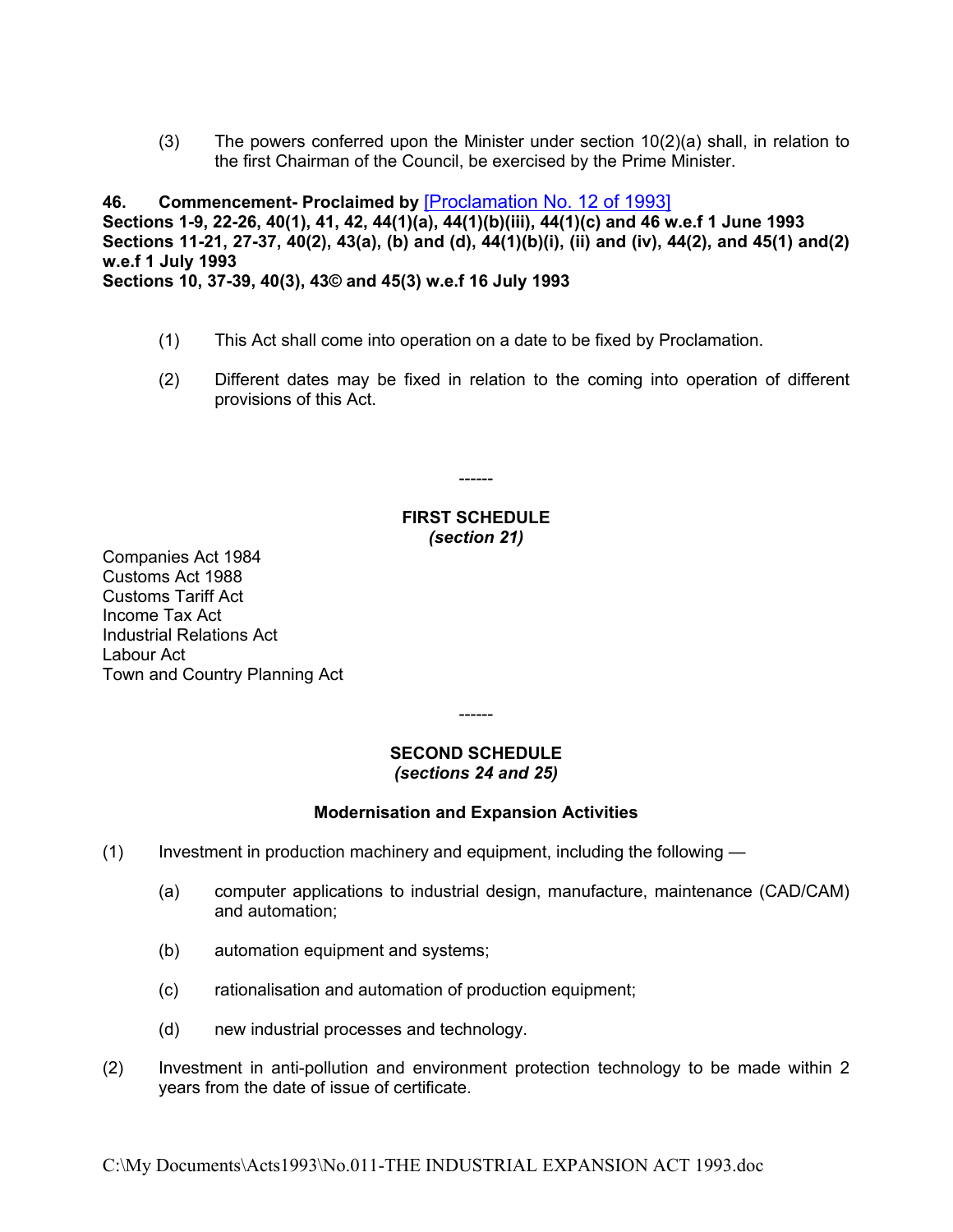#### **-------**

#### <span id="page-18-0"></span>**THIRD SCHEDULE** *(sections 32 and 33)*

### **Qualifying Activities for Pioneer Status Enterprise Certificate**

#### **A. New technology**

Activities involving —

- (1) electronic assembly the assembly of electronic products and components;
- (2) microtechnics and micromechanics including horological products comprising high-precision micro-mechanical assemblies;
- (3) manufacturing technologies manufacture of such items as dies and moulds, measuring instruments, automobile components, high precision tools, high precision sheet metals, electric motors;
- (4) specialised informatics and communication technology, including
	- (a) software designs;
	- (b) computer based information and other related services;
	- (c) computer aided design;
- (5) biotechnology (with direct application to production sectors);
- (6) technology for conditioning of produce for export;
- (7) innovation or introduction of any other new technology.

### **B. Support industries**

Activities intended to give support to the electrical and electronic, light engineering, microtechnic, horological products, optical goods, printing and jewellery industries including —

- (1) high precision sheet metal fabrication;
- (2) electro plating;
- (3) high precision machining of metal parts;
- (4) high precision plastic rubber injection moulding;
- (5) powder coating of metallic parts (as a high quality substitution to wet spray painting);
- (6) high precision, light alloy metal foundry production of electronic components; and
- (7) specialised stockists/distributors of essential electronic parts and consumables for jewellery manufacturing process.

### **C. Service industries**

(1) Service and maintenance activities for the electronic and engineering sector